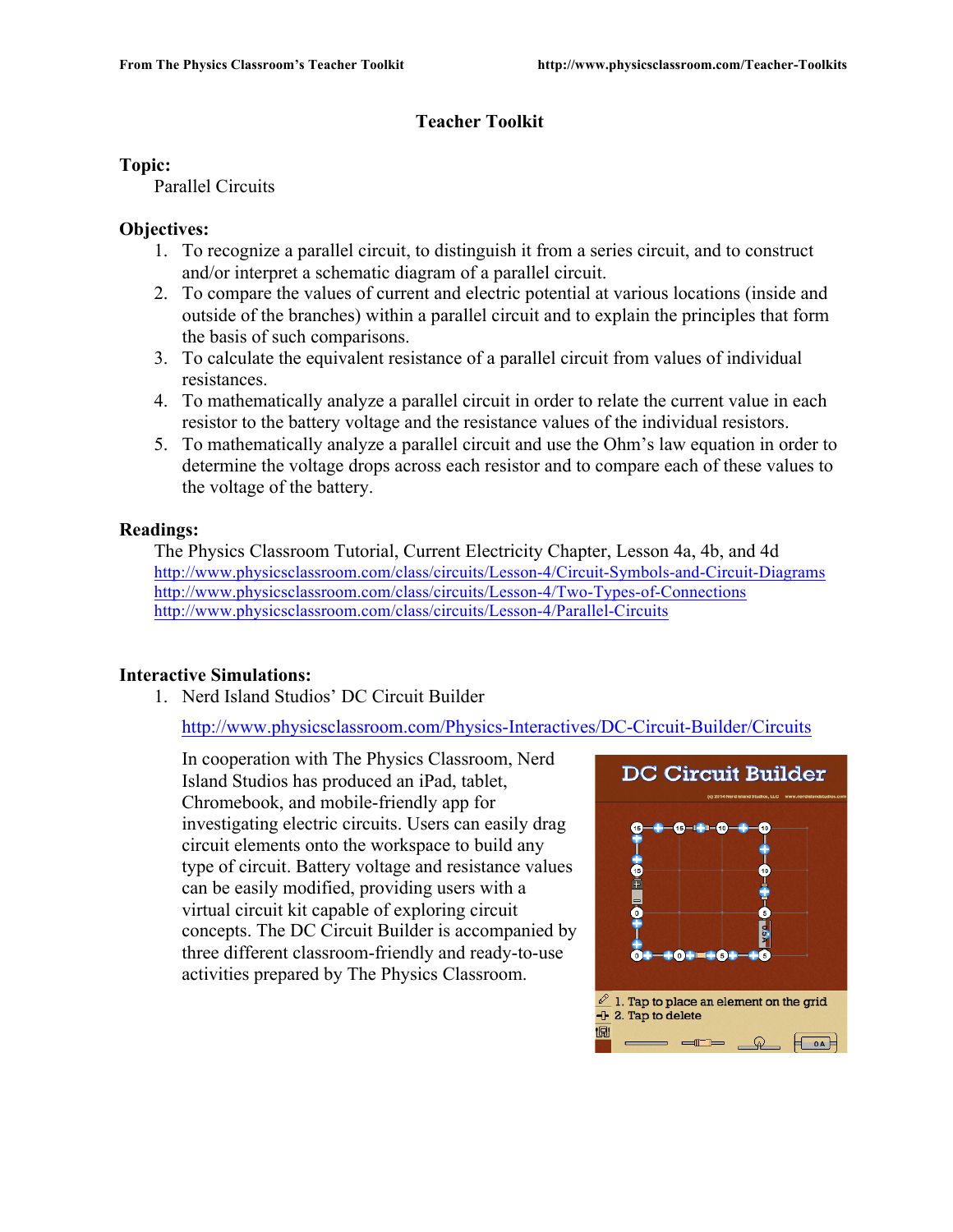# 2. PhET DC Circuit Construction Kit

http://phet.colorado.edu/en/simulation/circuit-construction-kit-dc

Explore basic electricity relationships in either series or parallel circuits by dragging wires, batteries, resistors, bulbs, and switches to construct a model DC circuit. Students can take measurements with realistic virtual ammeter and voltmeter. "Right click" to change the resistance and watch the effects. *Note: Here's an additional link to an activity on parallel circuits developed specifically to accompany the PhET DC Circuit* 



*simulator. http://phet.colorado.edu/en/contributions/view/3466*

## 3. PhET Battery-Resistor Circuit

http://phet.colorado.edu/en/simulation/battery-resistor-circuit

Explore a model of charge flow and resistance in this interactive simulation of a very simple batterypowered circuit. Resistance and potential difference can be adjusted to see how this affects the current. Also see the link below for a teacher-created activity to guide students in using this simulation. In the



activity, they will complete charts to determine potential difference and current (given resistance) and will create graphs of voltage vs. current.

http://phet.colorado.edu/en/contributions/view/3620

# 4. Build Electric Circuits: Creating Schematic Diagrams

http://www.build-electronic-circuits.com/circuit-schematic/

Good choice for students who want to push the envelope with circuit building. This website was developed by a microelectronics engineer in Norway, whose aim is to share the science of circuit building without using a breadboard. He walks users through freeware called "Cadsoft Eagle" to help them teach themselves the basics of digital circuit building.

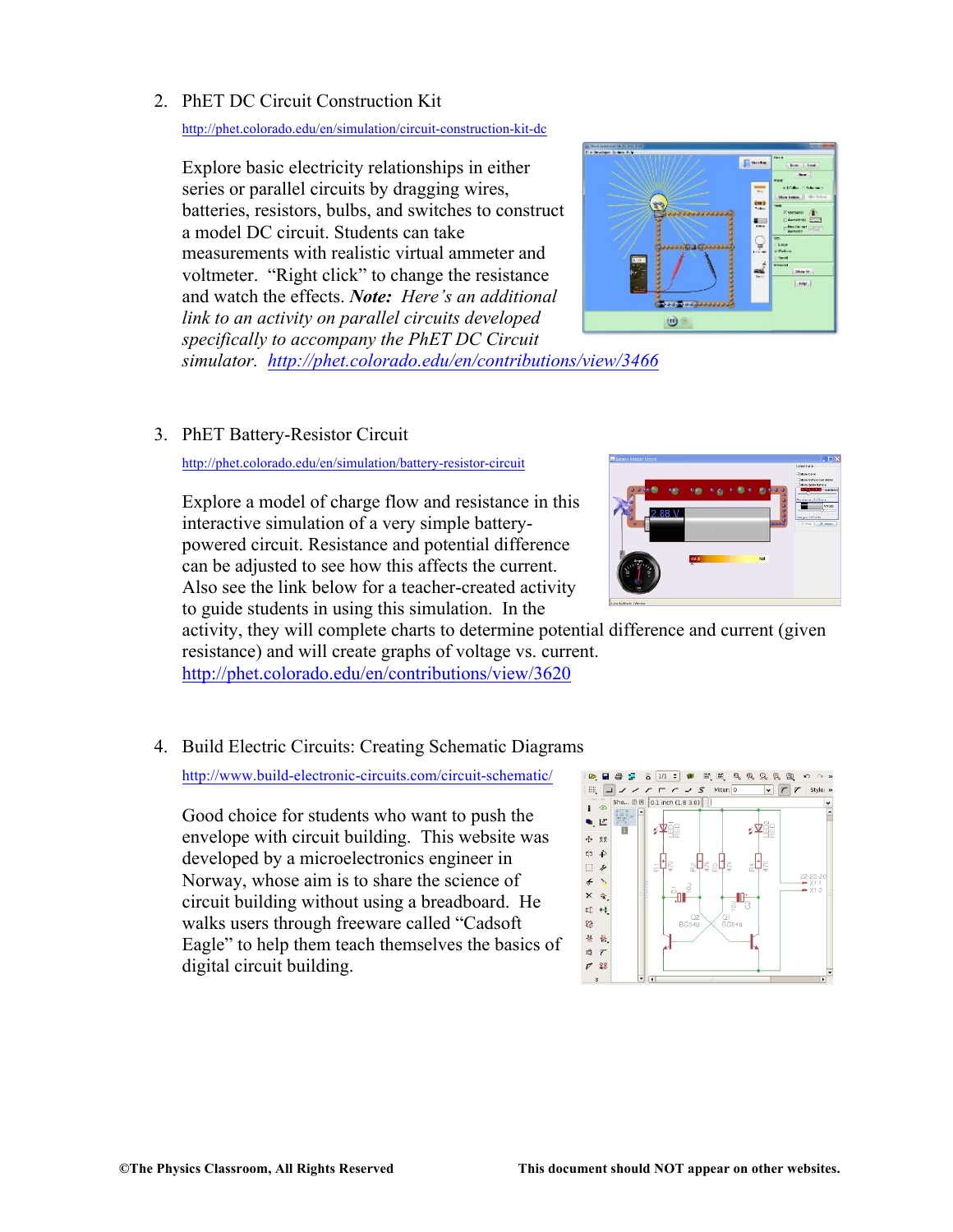#### **Video and Animation:**

1. Education Commons: Potential Difference and Resistance – Parallel Circuit

https://www.youtube.com/watch?v=V3jRxnoStAU This 13-minute video uses animation and demonstrations to illustrate resistance in a parallel circuit. It explores how to measure current in the circuit and explains the effect on current if more resistors are added. It could be especially appropriate for students with learning disabilities or limited reading proficiency.



2. Education Commons: Potential Difference and Resistance – Circuit Calculations

https://www.youtube.com/watch?v=QOBbBBdM-FA

This 13-minute video provides highly-scaffolded support for using circuit diagrams to calculate current passing through each resistor in both series and parallel circuits. Could be appropriate for struggling learners or as review of resistance concepts in introductory physics courses.



## **Labs and Investigations:**

- 1. The Physics Classroom, The Laboratory, Series versus Parallel Lab Students explore series and parallel circuits in a very conceptual manner in order to determine how they are similar and how they are different. The effect of a single bulb being removed and the effect of bulbs being added are investigated.
- 2. The Physics Classroom, The Laboratory, Comparing Voltage Drops and Currents in Parallel Lab Students use ammeters and voltmeters to make measurements and investigate mathematical relationships between ∆V, I and R for individual resistors and the overall circuit.
- 3. The Physics Classroom, The Laboratory, Bulbs in Parallel Circuit Lab Students make comparisons of the relative brightness, the current and the electric potential difference (∆V) for a low-resistance and a high-resistance light bulb placed in branches of a parallel circuit. Explanations for the observation of brightness must be provided.

Link: http://www.physicsclassroom.com/lab#circuits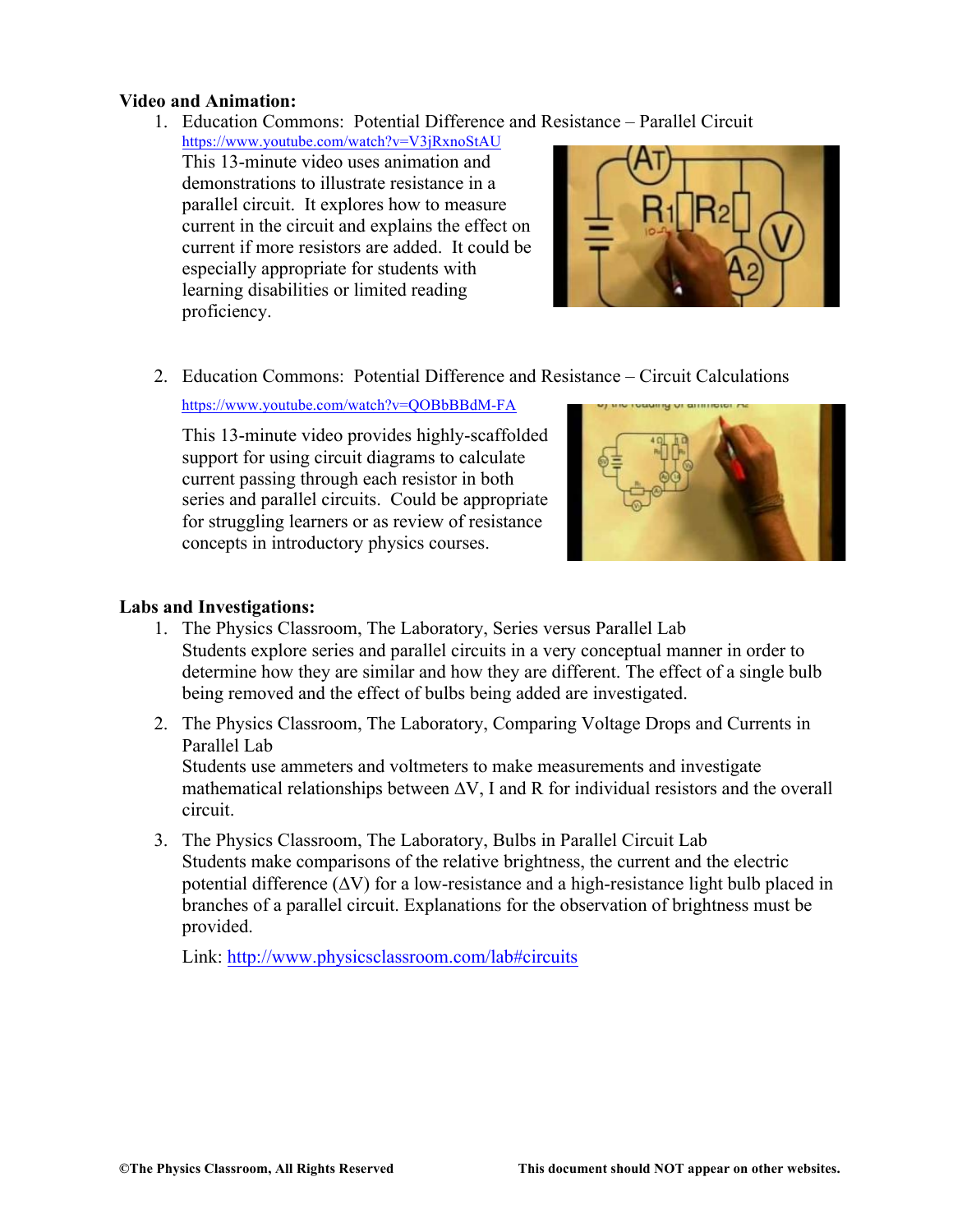#### **Demonstration Ideas:**

1. MIT Tech TV: Forces on a Current-Carrying Wire Physics Demonstration

http://techtv.mit.edu/videos/813-mit-physics-demo-forces-on-a-current-carrying-wire

Sometimes we focus so much on teaching the mathematics of voltage and resistance that we can forget to expose our students to the forces on a current-carrying wire. This short MIT physics demonstration shows two wires suspended vertically. The wires are connected first in series, then in parallel to a 12v battery. Is there a difference in how the wires interact in series vs. parallel? Yes. In parallel, the wires attract; in series, they repel.



2. PhET Teacher Contributions: Circuit Construction Kit Presentation (Power Point)

http://phet.colorado.edu/en/contributions/view/2822

Set of 13 Power Point slides for classroom formative assessment on series/parallel circuits. It was developed by a PhET "Gold-Star winning" high school teacher and can be accessed as a pdf for presentation or as a Power Point document with answers provided in annotations.

#### **Which resistor will** have the greatest voltage?

A. The upper resistor **B.** The lower resistor C. They have the same voltage



#### **Minds On Physics Internet Modules:**

The Minds On Physics Internet Modules are a collection of interactive questioning modules that target a student's conceptual understanding. Each question is accompanied by detailed help that addresses the various components of the question.

- 1. Electric Circuits, Assignment EC8 Parallel Circuits Concepts
- 2. Electric Circuits, Assignment EC10 Parallel Circuits Calculations

Link: http://www.physicsclassroom.com/mop

#### **Conceptual Building Exercises:**

- 1. The Curriculum Corner, Electric Circuits, Parallel Circuits
- 2. The Curriculum Corner, Electric Circuits, Circuit Analysis

Link: http://www.physicsclassroom.com/curriculum/circuits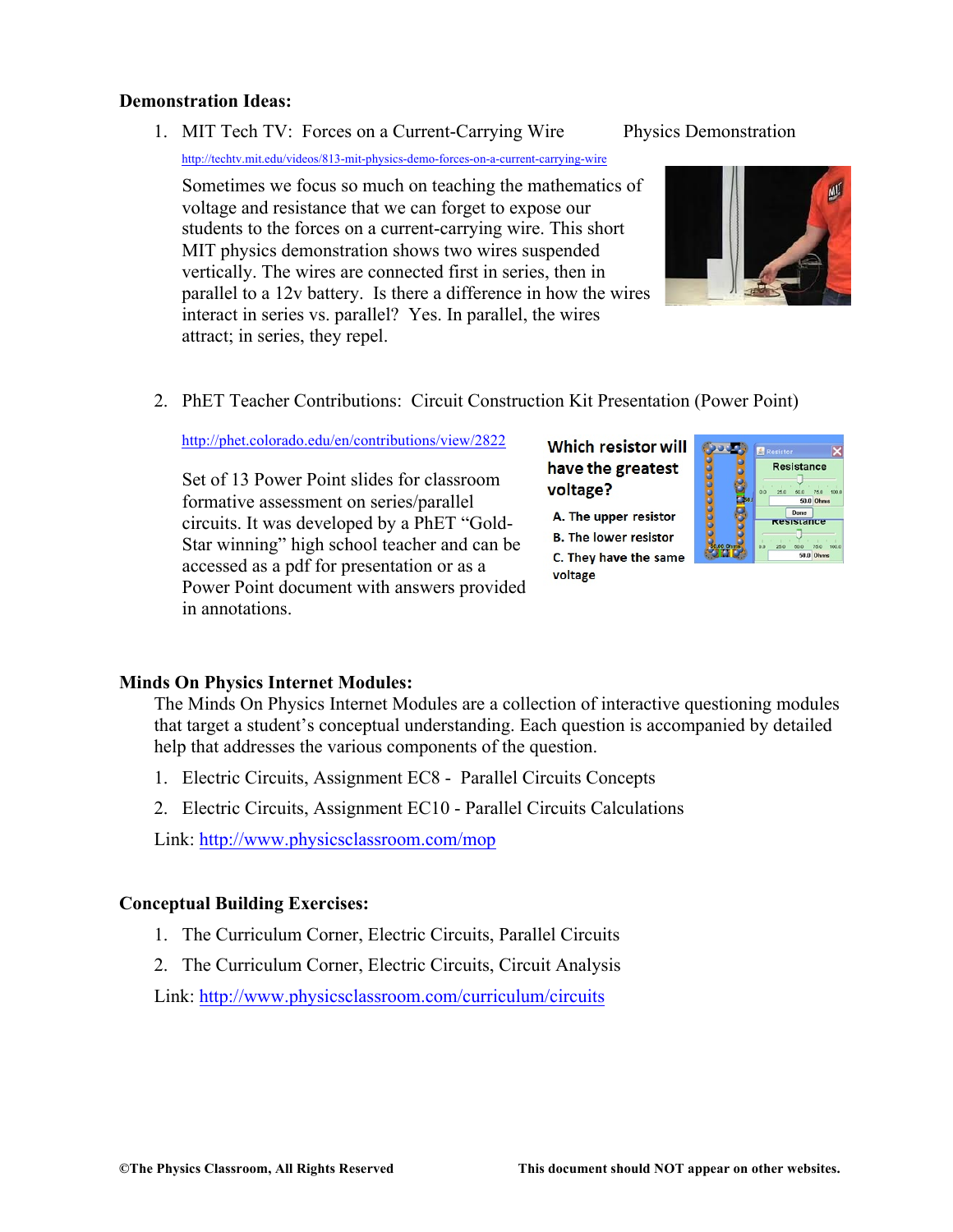## **Problem-Solving Exercises:**

1. The Calculator Pad, Electric Circuits, Problems #20 - #21, #29 - #34 Link: http://www.physicsclassroom.com/calcpad/circuits

## **Science Reasoning Activities:**

1. Science Reasoning Center, Electric Circuits, Series and Parallel Lab

Link: http://www.physicsclassroom.com/reasoning/circuits

# **Related PER (Physics Education Research)**

1. *Students' understanding of direct current resistive electric circuits*, Engelhardt and Beichner, American Journal of Physics 72 (1), 98 (2004).

http://www.ncsu.edu/per/Articles/Engelhardt&Beichner.pdf

This article reports on the use of the DIRECT diagnostic test (Determining and Interpreting Resistive Electric Circuit Concepts Test) to analyze student understanding of DC circuit concepts. Researchers found that both high school and college students, especially females, held multiple misconceptions – even after instruction. The main source of misconception, according to the authors, is with confusion about the underlying mechanism of electric circuits and the meaning of "current".

# **Real Life Connections:**

1. TED Talks Video: Eric Giler – A Demo of Wireless Electricity

http://www.ted.com/talks/eric\_giler\_demos\_wireless\_electricity?language=en#t-10107 Wouldn't it be great to get rid of all those wires? It's been 5 years since this somewhat iconic video hit TED Talks, but it's definitely worth student viewing. In 2006, a team of theoretical physicists at MIT developed a technology that uses resonant energy transfer to transmit power over distance. It uses



specially designed magnetic resonators to transfer the electrical energy from power sources. It might interest students to know that the technology was patented and team members formed a start-up company (WiTricity). *The link below takes you to the WiTricity website and a brief tutorial in the physics behind the magnetic resonator.* 

http://www.witricity.com/pages/technology.html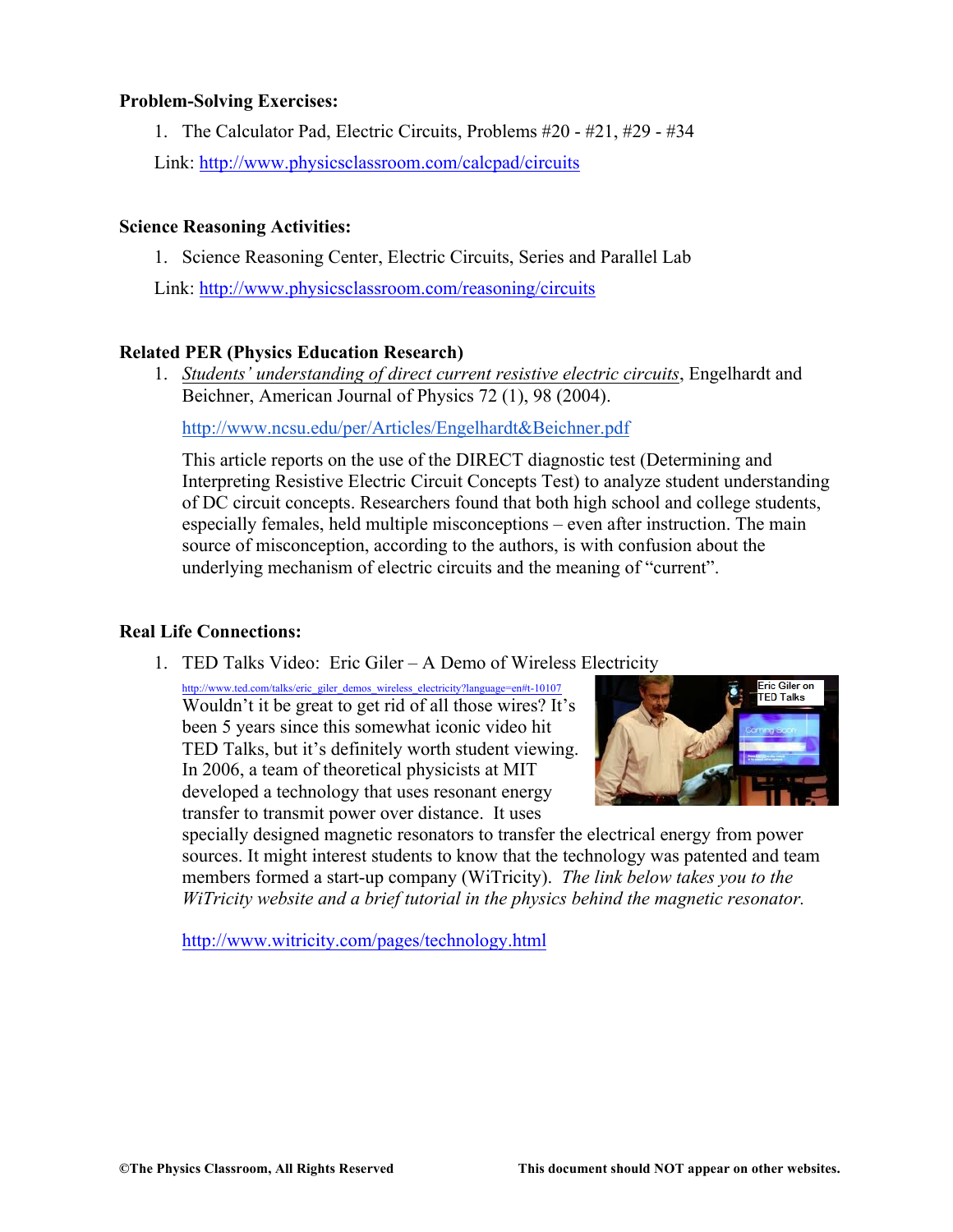### **Common Misconceptions**

1. More Resistors … More Resistance?

Students become troubled by the observation that adding more resistors to a parallel circuit lowers the overall resistance of that circuit. Emphasize to students that the result is due to the fact that more pathways or branches have been provided to allow charge to flow from node to node. The Tollway Analogy discussed in the Tutorial pages (Lesson 4b of the Circuits Chapter) is an often helpful model for understanding why adding more and more resistors in branches reduces the overall resistance and increases charge flow rates.

## **Elsewhere on the Web:**

1. TryEngineering: Using Ohm's Law to Build a Voltage Divider

http://www.tryengineering.org/lesson-plans/using-ohm%E2%80%99s-law-build-voltage-divider

Completely turn-key lesson plan provides a blueprint for designing and building a voltage divider – a form of linear circuit capable of producing a wide range of output voltages. Students explore the mathematical relationships of parallel and series resistors as they build LEDs. The driving question of the lesson: How do electrical engineers apply Ohm's Law in the design of electrical circuits?



2. University of Oregon Physics Applets: Circuit Tool

http://jersey.uoregon.edu/vlab/circuit/Circuit.html

Investigate current flow in a parallel circuit, Kirchoff Loop, voltage divider, or Wheatstone Bridge by dragging batteries and resistors onto a virtual breadbox, then see the current displayed in amps.

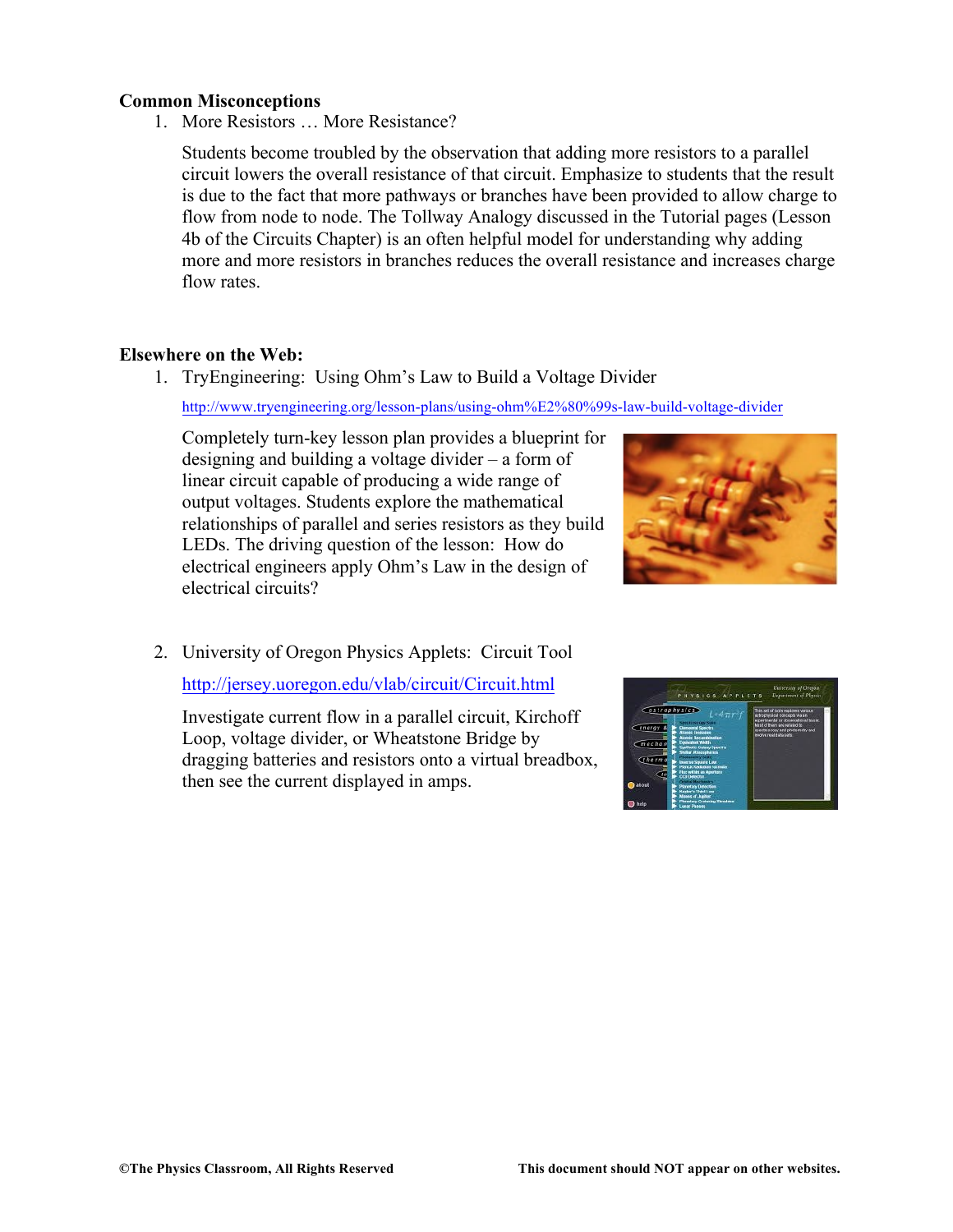## **Standards:**

# **A. Next Generation Science Standards (NGSS)**

- **Performance Expectations**
	- **High School HS-PS2-6** Communicate scientific and technical information about why the molecular-level structure is important in the functioning of designed materials or systems.
	- **High School HS-PS3-2** Develop and use models to illustrate that energy at the macroscopic scale can be accounted for as a combination of energy associated with the motions of particles and energy associated with the relative positions of particles.

# **Disciplinary Core Ideas**

- **• MS.PS2.B.i** Electric and magnetic (electromagnetic) forces can be attractive or repulsive, and their sizes depend on the magnitudes of the charges, currents, or magnetic strengths involved and on the distances between the interacting objects.
- **HS-PS1.A.i** The structure and interactions of matter at the bulk scale are determined by electrical forces within and between atoms.
- **HS-PS3.A.i** "Electrical energy" may mean energy stored in a battery or energy transmitted by electric currents**.**
- **HS-PS3.D.i** Although energy cannot be destroyed, it can be converted to less useful forms—for example, to thermal energy in the surrounding environment.

# **Crosscutting Concepts**

- **• Crosscutting Concept #2: Cause & Effect: Mechanism and Explanation** Events have causes, sometimes simple, sometimes multifaceted. A major activity of science is investigating and explaining causal relationships and the mechanisms by which they are mediated.
- **• Crosscutting Concept #4: Systems and System Models** Defining the system under study (specifying its boundaries and making explicit a model of that system) provides tools for understanding and testing ideas that are applicable through science and engineering.
- **• Crosscutting Concept #5: Energy and Matter** Tracking fluxes of energy and matter into, out of, and within systems helps one understand the systems' possibilities and limitations.

# **Science and Engineering Practices**

# **Practice #2: Developing and Using Models**

- **•** Develop and/or use multiple types of models to provide mechanistic accounts of phenomena
- Develop and/or use a computational model to generate data to support explanations, predict phenomena, and analyze systems.

# **Practice #3: Planning and Carrying Out Investigations**

- **•** Plan and conduct an investigation individually and collaboratively to produce data to serve as the basis for evidence…..and consider limitations on the precision of the data
- **•** Select appropriate tools to collect, record, analyze, and evaluate data.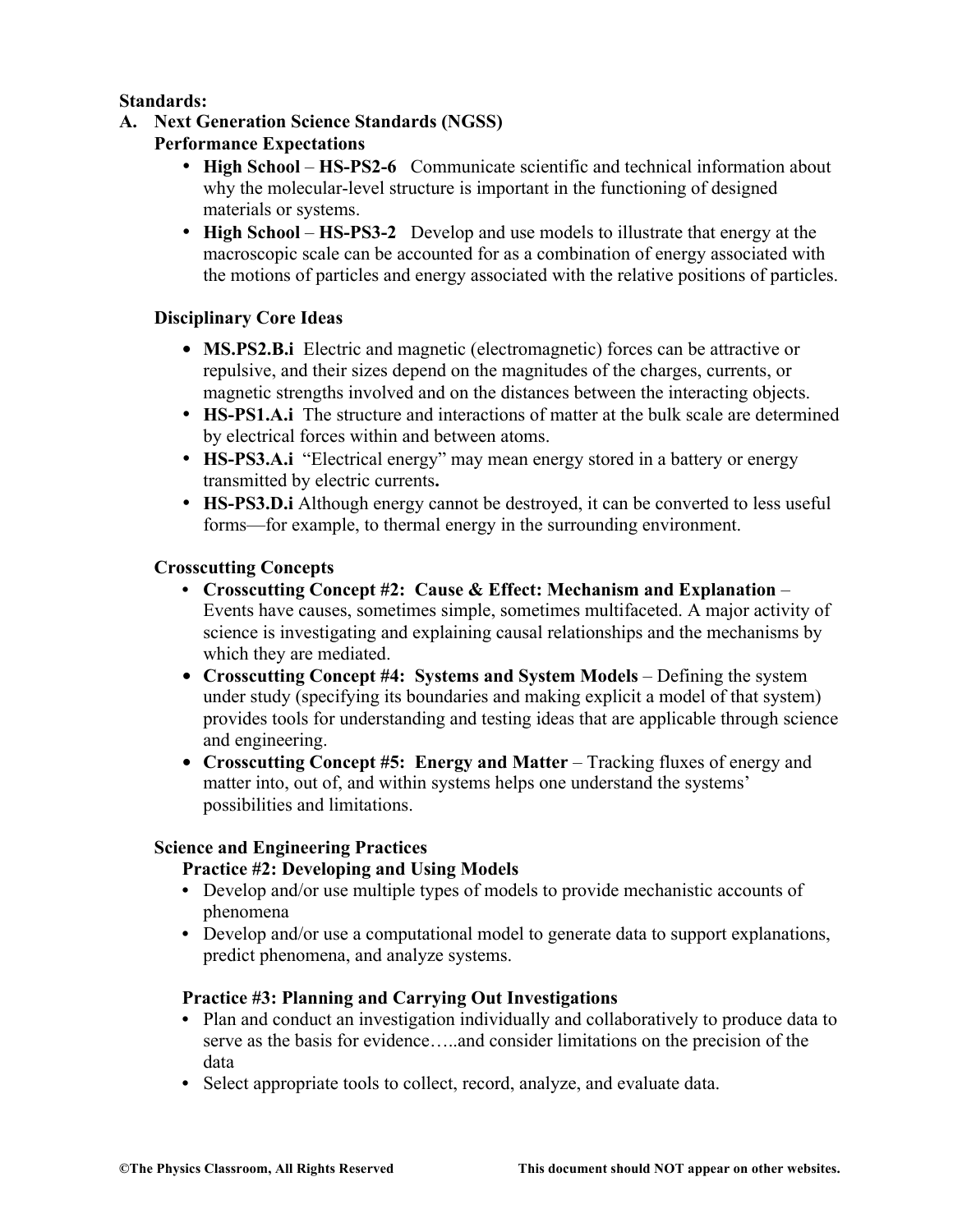**•** Collect data about a complex model or system to identify failure points or improve performance relative to criteria for success or other variables.

## **Practice #4: Analyzing and Interpreting Data**

- **•** Analyze data using tools, technologies, and/or models to make valid and reliable scientific claims or determine an optimal design solution.
- **•** Analyze data to identify design features or characteristics of the components of a proposed system to optimize it relative to criteria for success.

## **Practice #5: Using Mathematics and Computational Thinking**

- **•** Create and/or revise a computational model or simulation of a phenomenon, designed device, process, or system.
- **•** Use mathematical and/or algorithmic representations of phenomena or design solutions to describe and/or support claims and explanations.
- **•** Apply techniques of algebra and functions to represent and solve scientific and engineering problems.
- **•** Apply ratios, rates, percentages, and unit conversions in the context of complicated measurement problems involving quantities with derived or compound units.

## **Practice #6: Constructing Explanations**

**•** Construct and revise an explanation based on valid and reliable evidence obtained from a variety of sources (including students' own investigations, models, theories, simulations) and the assumption that theories and laws that describe the natural world operate today as they did in the past and will continue to do so in the future.

#### **Practice #8: Obtaining, Evaluating, and Communicating Information**

- Critically read scientific literature adapted for classroom use to determine the central ideas or conclusions and/or to obtain scientific and/or technical information to summarize complex evidence, concepts, processes, or information presented in a text.
- **•** Gather, read, and evaluate scientific and/or technical information from multiple authoritative texts.
- **•** Communicate scientific and/or technical information or ideas in multiple formats (i.e., orally, graphically, textually, mathematically).

#### **The Nature of Science**

# **Scientific Investigations Use a Variety of Methods: High School**

- **•** Scientific inquiry is characterized by a common set of values that include: logical thinking, precision, open-mindedness, objectivity, skepticism, replicability of results, and honest and ethical reporting of findings.
- **•** Scientific investigations use a variety of methods, tools, and techniques to revise and produce new knowledge.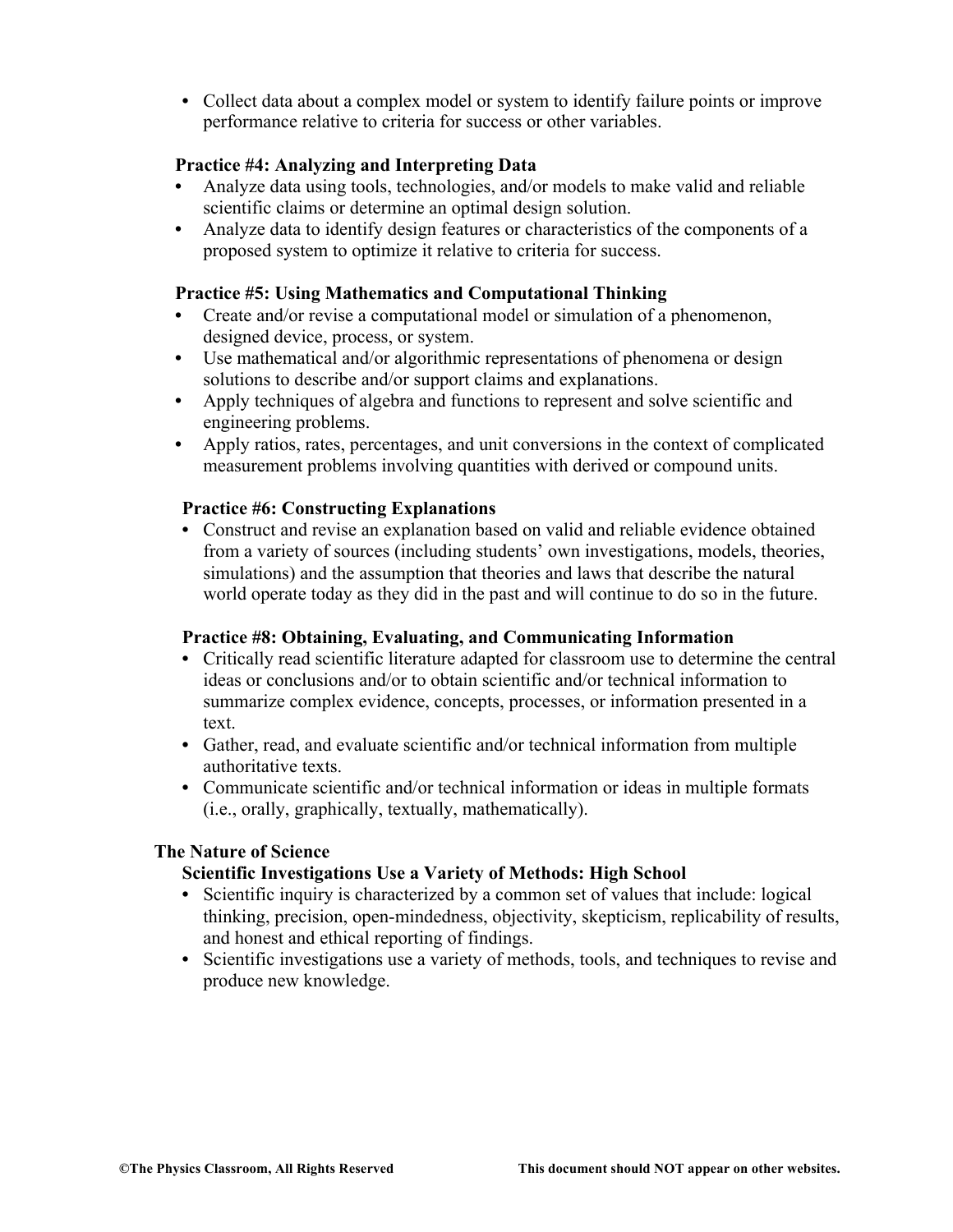## **B. Common Core Standards for Mathematics (CC) – Grades 9-12 Functions – Interpreting Functions**

- **• F-IF.4** For a function that models a relationship between two quantities, interpret key features of graphs and tables in terms of the quantities, and sketch graphs showing key features.
- **• F-IF.6** Calculate and interpret the average rate of change of a function (presented symbolically or as a table) over a specified interval. Estimate the rate of change from a graph.

## **Linear, Quadratic, and Exponential Models – High School**

- **• F-LE.1.b –** Recognize situations in which one quantity changes at a constant rate per unit interval relative to another.
- **• F-LE.5 –** Interpret the parameters in a linear or exponential function in terms of a context.
- **C. Common Core Standards for English/Language Arts (ELA) – Grades 9-12 Key Ideas and Details – High School**
	- **RST.11-12.3** Follow precisely a complex multistep procedure when carrying out experiments, taking measurements, or performing technical tasks; analyze the specific results based on explanations in the text.
	- **RST.11-12** Determine the central ideas or conclusions of a text; summarize complex concepts, processes, or information presented in a text by paraphrasing them in simpler but still accurate terms.

# **Craft and Structure – High School**

- **• RST.11-12.5**  Determine the meaning of symbols, key terms, and other domainspecific words and phrases as they are used in a specific scientific or technical context relevant to grades 11-12 texts and topics.
- **• RST.11-12.6** Analyze the author's purpose in providing an explanation, describing a procedure, or discussing an experiment in a text, identifying important issues that remain unresolved.

#### **Integration of Knowledge and Ideas** – **High School**

**• RST.11-12.9** – Synthesize information from a range of sources (e.g., texts, experiments, simulations) into a coherent understanding of a process, phenomenon, or concept, resolving conflicting information when possible.

#### **Range of Reading and Level of Text Complexity – High School**

**• RST.11-12.10** – By the end of grade 12, read and comprehend science/technical texts in the grades 11-CCR text complexity band independently and proficiently.